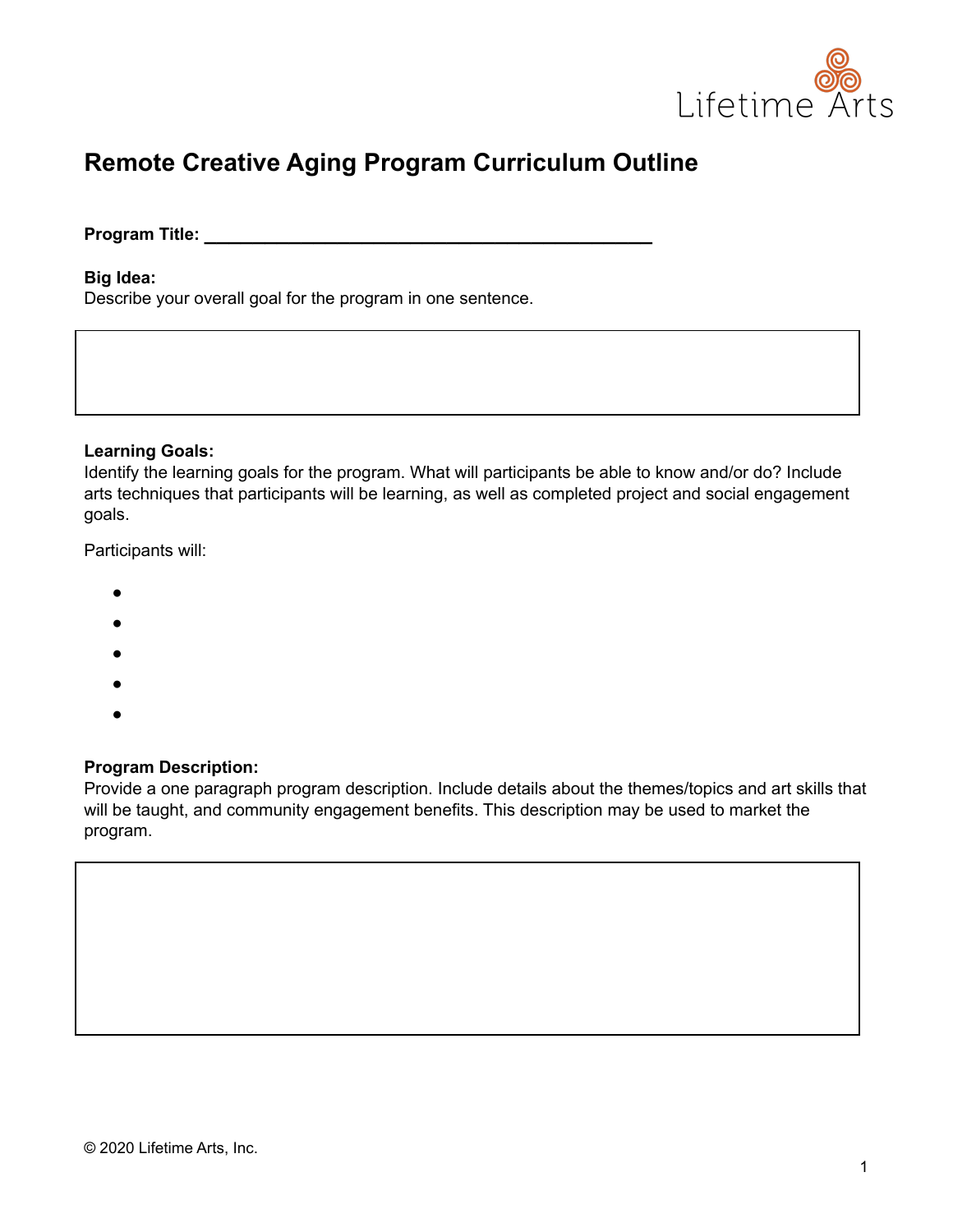## **Culminating Event Description:**

Describe the culminating event. Include details about the goals, social engagement opportunities for audience and students, and overall vision for the final sharing. This description may be used to market the culminating event.

### **Session Outlines:**

Asynchronous activities between synchronous classes supplement the learning and/or offer potential opportunities for social engagement. Please outline each session below.

**Tip:** For creative aging programs, asynchronous activities that boost social engagement might include one-to-one engagement opportunities such as phone meet-ups, discussion boards, office hours with the teaching artist, etc. (Asynchronous activities are not mandatory, but are suggested.)

➔ *The Nevada Arts Council Creative Aging Initiative must have a minimum of 4 sessions and a maximum of 8 session. Additionally, a culminating event must come after the final session. Please adapt the following template to your own design plans.*

Synchronous Session 1 Title:

Skill Building Goal:

Social Engagement Goal:

Brief Description of Class Plans:

Asynchronous Assignment: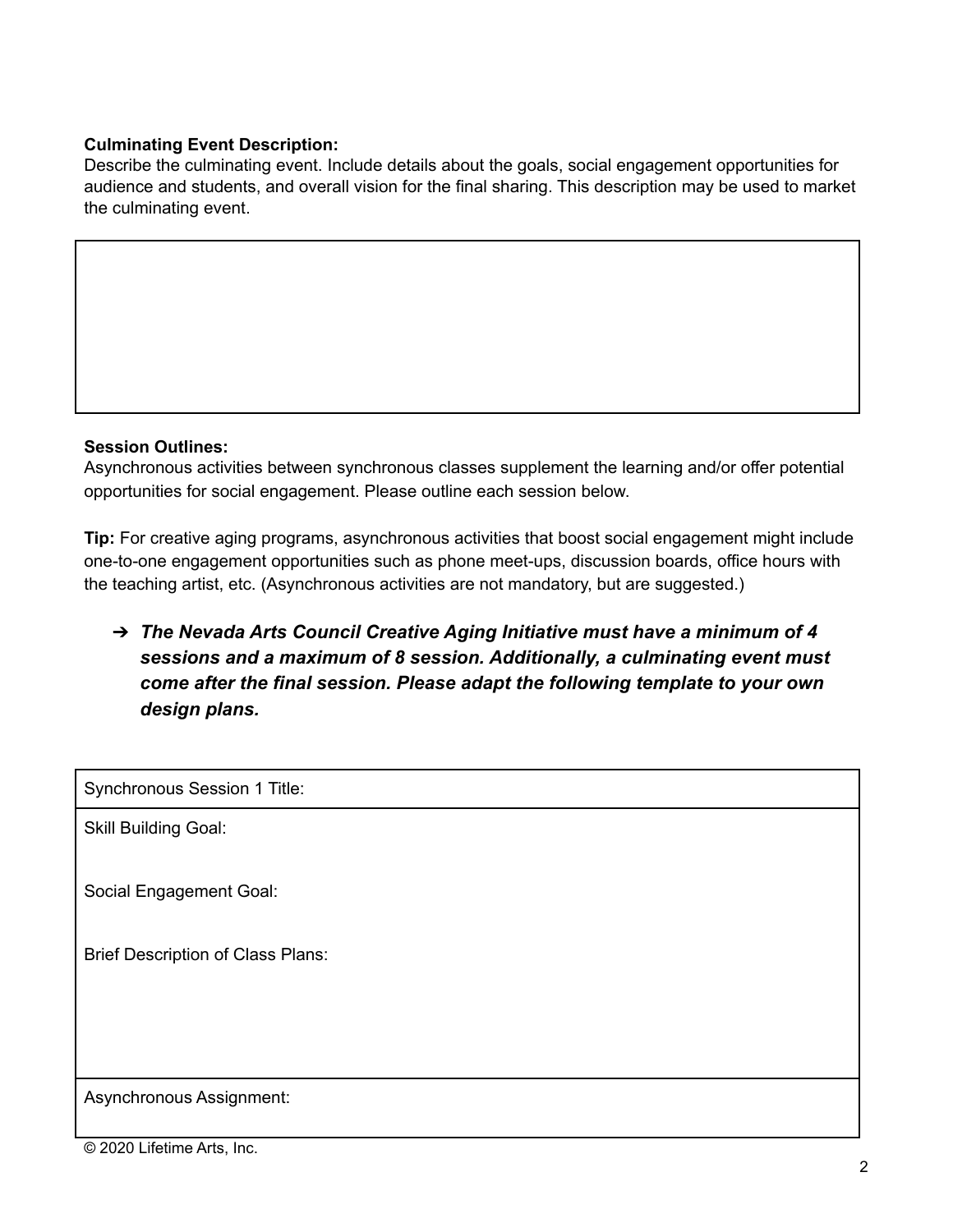Goal:

Synchronous Session 2 Title:

Skill Building Goal:

Social Engagement Goal:

Brief Description of Class Plans:

Asynchronous Assignment:

Goal:

Synchronous Session 3 Title:

Skill Building Goal:

Social Engagement Goal:

Brief Description of Class Plans:

Asynchronous Assignment:

© 2020 Lifetime Arts, Inc.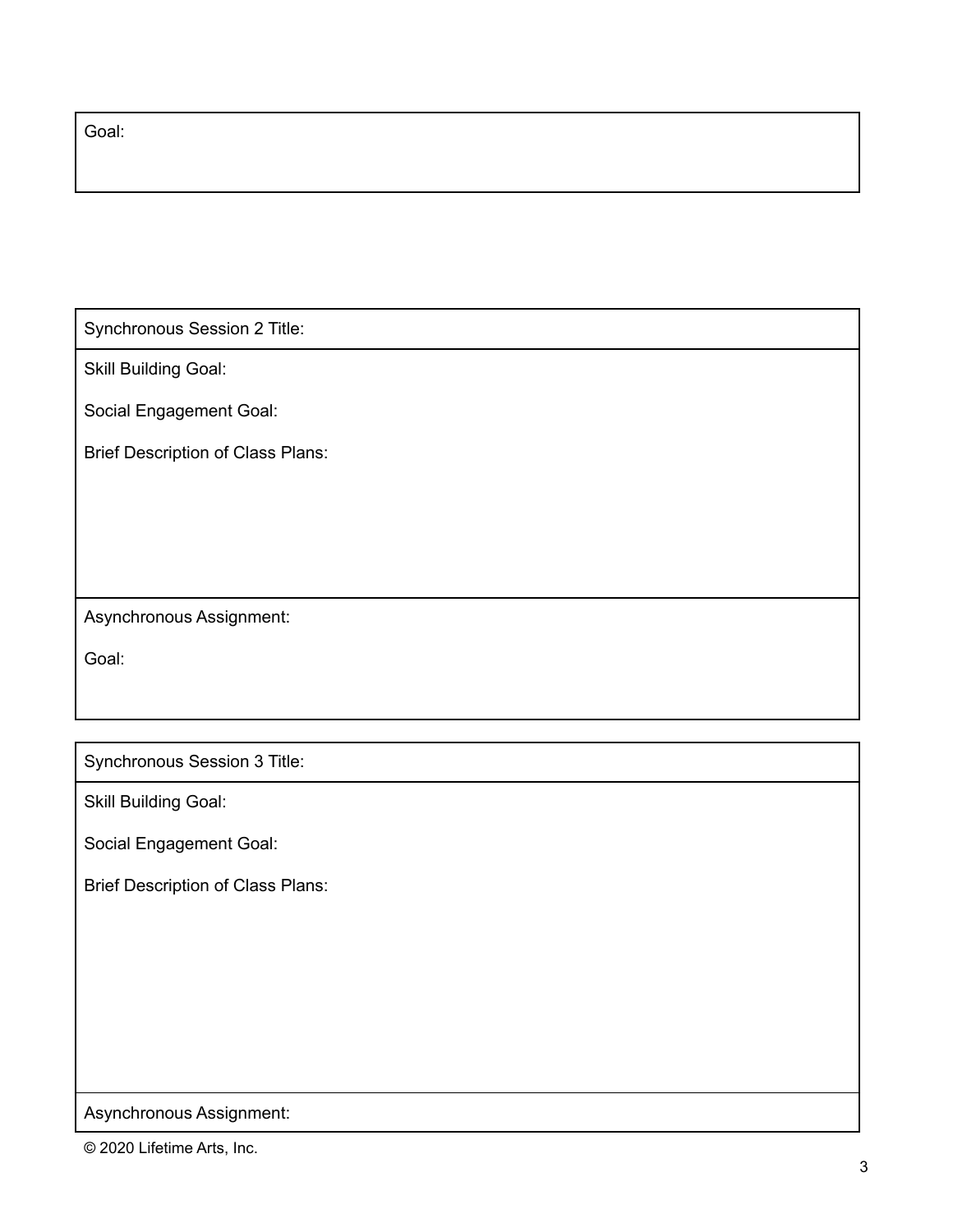| Goal: |  |  |  |
|-------|--|--|--|
|       |  |  |  |

Synchronous Session 4 Title:

Skill Building Goal:

Social Engagement Goal:

Brief Description of Class Plans:

## Asynchronous Assignment:

Goal:

Synchronous Session 5 Title:

Skill Building Goal:

Social Engagement Goal:

Brief Description of Class Plans: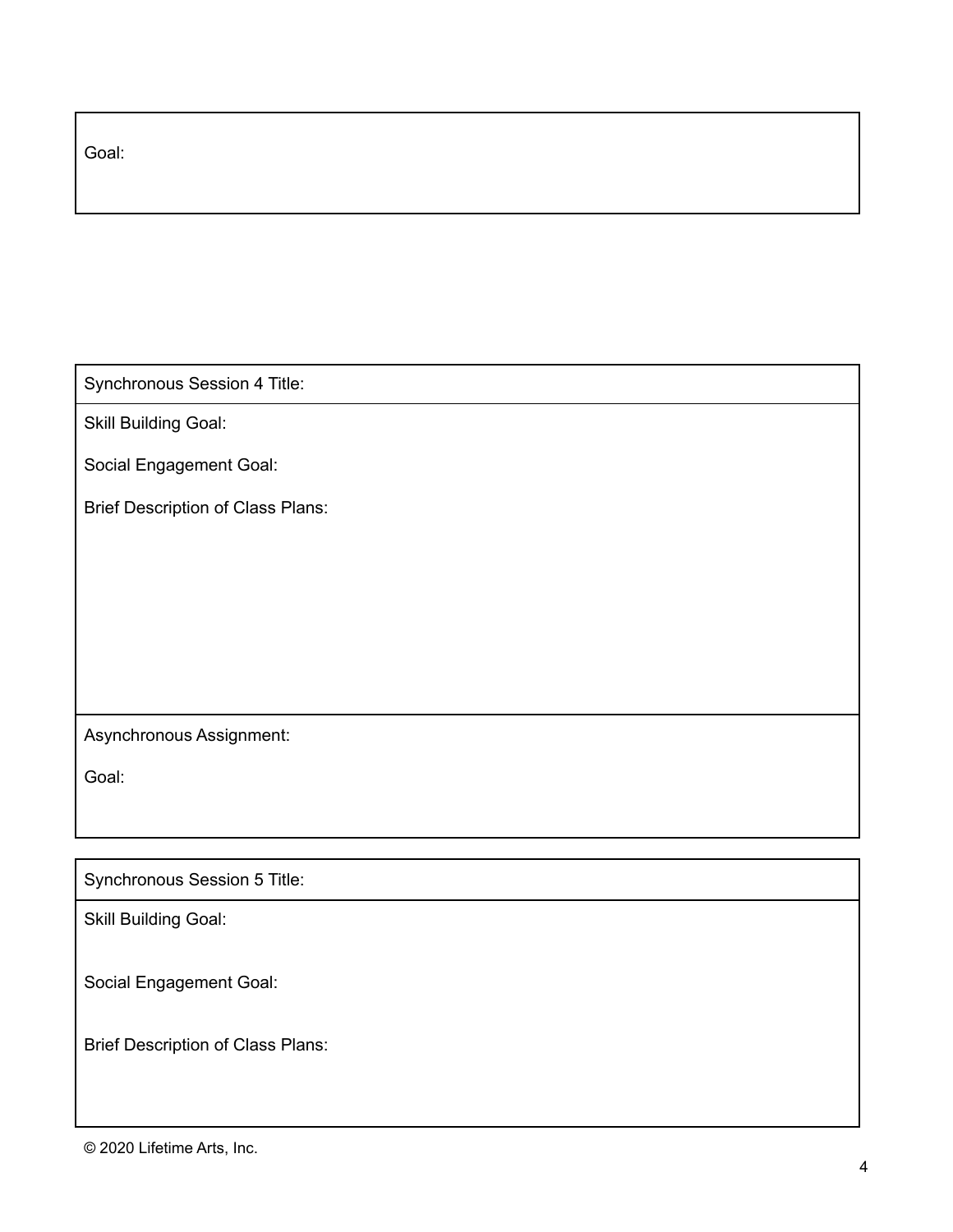Asynchronous Assignment:

Goal:

Synchronous Session 6 Title:

Skill Building Goal:

Social Engagement Goal:

Brief Description of Class Plans:

Asynchronous Assignment:

Goal:

Synchronous Session 7 Title *(The Culminating Event):*

Skill Building Goal:

Social Engagement Goal: